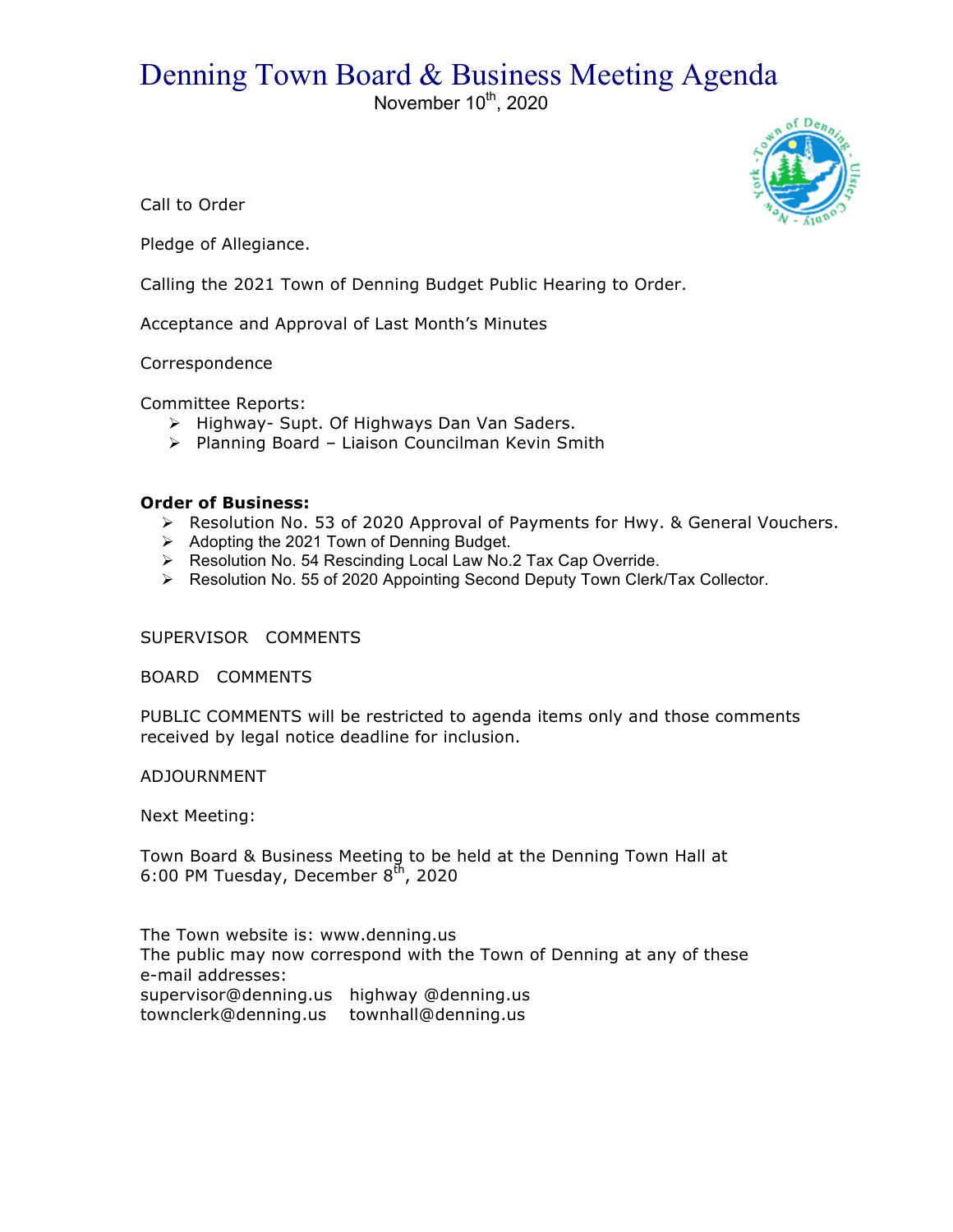Denning Town Board-Business Meeting November  $10^{th}$ , 2020 Resolution No. 53 of 2020

**WHEREAS** New York State General Municipal Law Sections 103 and 104-4 permit the pre-audit function of vouchers, as a form of internal controls in the checking of claims and supporting documentation. And

**WHEREAS** the Sections 118 and 119 of New York State Municipal Law also authorize the auditing authority to approve of Said vouchers. AND

**WHEREAS** the Office of the New York State Comptroller Division of Local Governments and Accountability: Budgets and Finances also approves of this method.

**NOW THEREFORE BE IT RESOLVED** that the Town of Denning Town Board **HEREBY** approves of and authorizes payment of the following Warrants:

Highway Fund Warrant No. 11 Prep Pay Vouchers #36-37.

Highway Fund Warrant No. 11 Vouchers #123-133.

General Fund Pre- Pay Warrant No. 11 Vouchers #79-85.

General fund Warrant No. 11 Vouchers #147-161.

Capital Sewage Disposal Vouchers Warrant No. 11 – None.

**Whereupon**, the Resolution was put to a vote, and recorded as follows: Motion to adopt and approve by Councilman Mike Dean, 2<sup>nd</sup> by Councilman Paul Schoonmaker. Roll Call Vote: Councilman Mike Dean AYE Councilman Paul Schoonmaker AYE Councilman Kevin Smith AYE Councilman Gregory Vurckio AYE Supervisor David Brooks AYE Motion carried following a unanimous roll call vote.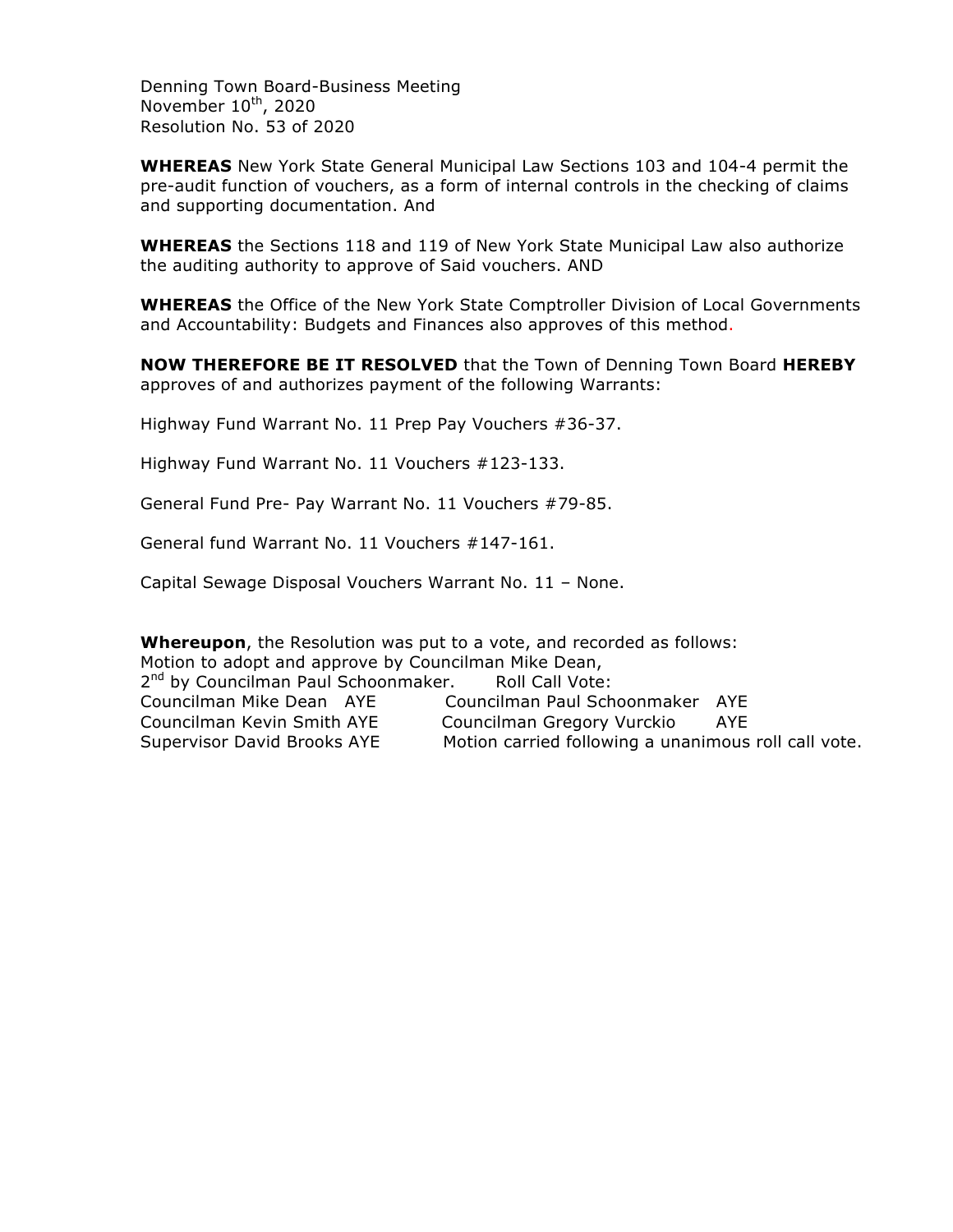Denning Town Board-Business Meeting November  $10^{th}$ , 2020 Resolution No. 54 of 2020

**WHEREAS**, the Town of Denning Town Board has fulfilled its financial obligations, by adopting the 2021 Town of Denning Budget and

**WHEREAS** SAID Budget is **under** the allowable Tax Cap, and

**WHEREAS** a PUBLIC HEARING was held on Tuesday, August 11<sup>th</sup>, 2020 regarding Local Law No. 2 of 2020, and

**WHEREAS** any and all interested person(s) where heard, and

**WHEREAS** Resolution No. 47 of 2020 was adopted by the Town of Denning Town Board titled: Local Law No. 2 of 2020, The Override of the Tax Levy Limit.

**BE IT FURTHER RESOLVED** that the Town of Denning Town Board **HEREBY** adopted and approved the 2021 Town of Denning Budget, which is under the Tax Cap.

**NOW THEREFORE BE IT RESOLVED** that the Town of Denning Town Board **HEREBY RESCINDS** Resolution No. 47 of 2020, adopting Local Law No. 2 of 2020, **THEREBY RESCINDING SAID l**aw.

**Whereupon**, the Resolution was put to a vote, and recorded as follows: Motion to adopt and approve by Councilman Paul Schoonmaker, 2<sup>nd</sup> by Councilman Gregory Vurckio. Roll Call Vote: Councilman Mike Dean AYE Councilman Paul Schoonmaker AYE Councilman Kevin Smith AYE Councilman Gregory Vurckio AYE Supervisor David Brooks AYE Motion carried following a unanimous roll call vote.